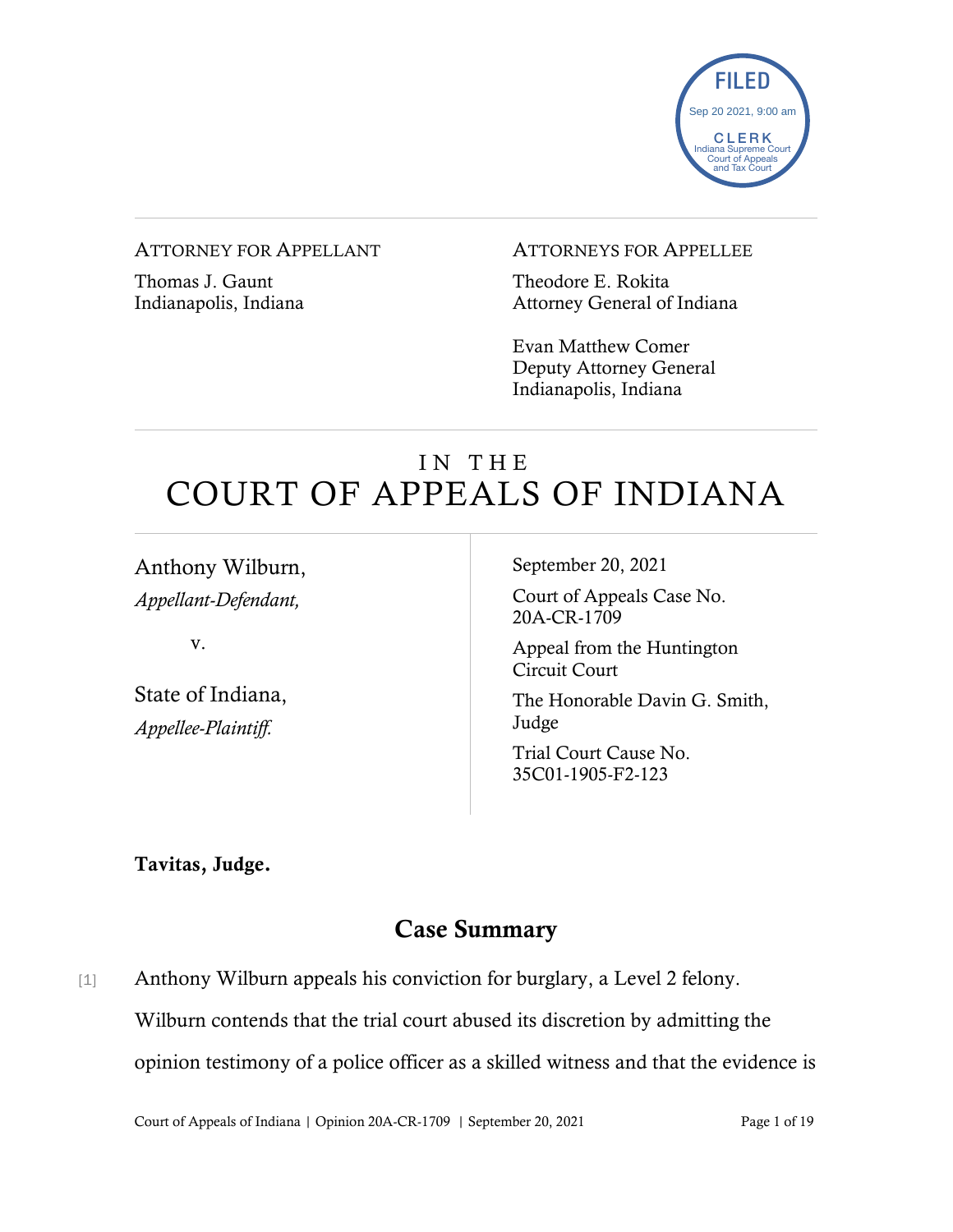insufficient to sustain his convictions. We conclude that the trial court properly admitted the police officer's opinion testimony as a skilled witness. We also conclude that the evidence is sufficient to identify Wilburn as the perpetrator of the robbery but that the evidence is insufficient to sustain Wilburn's conviction for burglary. Accordingly, we affirm in part, reverse Wilburn's burglary conviction, and remand for the trial court to enter judgment of conviction for robbery, a Level 3 felony, and resentence Wilburn in accordance with this opinion.

### Issues

[2] Wilburn raises two issues, which we restate as:

- I. Whether the trial court abused its discretion by admitting the opinion testimony of a police officer as a skilled witness.
- II. Whether the evidence is sufficient to sustain his convictions.

### Facts

[3] On May 25, 2019, Kylie Clay was working as a cashier at the Save-On Liquor store on Parkmoor Drive in Huntington. Save-On Liquor had both interior and exterior surveillance cameras, and the exterior cameras were equipped with infrared technology. The store closed at midnight, and shortly before midnight, Clay started performing the usual closing routine. At two minutes before midnight, Clay locked one of the front doors and was waiting next to the doors until midnight to lock the other door.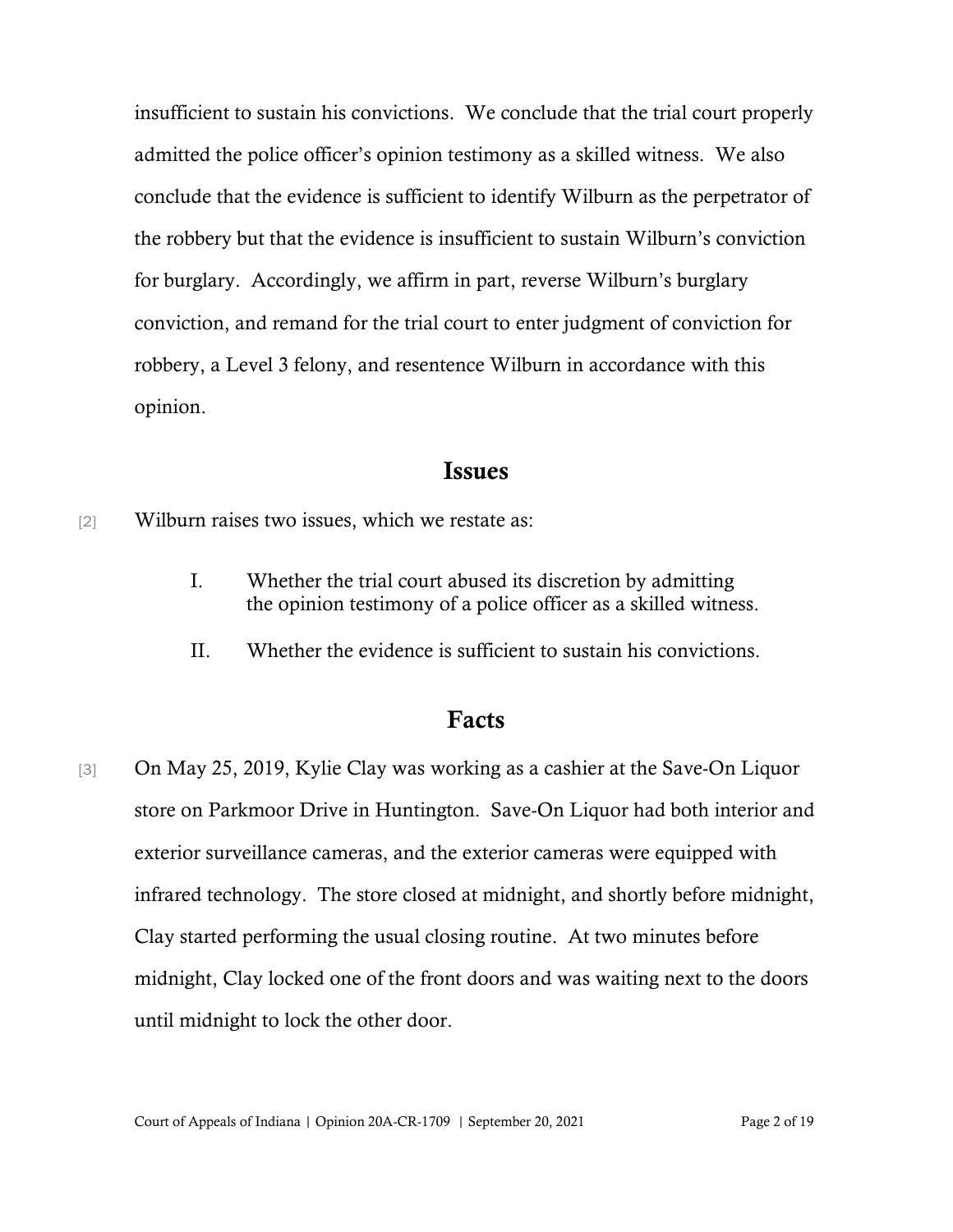- [4] A man entered the store and knocked Clay to the ground so hard that she dropped her cell phone and her keys, and the man dropped a black gun. The man was wearing black shoes, black pants, a black hoodie, "green and gray gloves," and a bandana over his face. Tr. Vol. III p. 93. Clay saw a "sliver of skin" between the man's gloves and sleeves and realized that the man was African American. The man told Clay, "[G]et down. Don't be stupid about this." *Id.* at 94. The man made Clay crawl to the register, and he "instantly grabbed a paper bag out from under the counter." *Id.* at 95. While the man held the brown paper bag, Clay put the bills and change, including a roll of nickels and a roll of pennies, into the bag. Less than \$150.00 was in the cash register at that time. The man repeatedly asked about the safe, but Clay did not have access to the safe.
- [5] The assailant left, and Clay called 911 to report that the store had been robbed by an African American male armed with a "small handgun" and "wearing [a] dark-colored or black bandana and a dark hoodie and black shoes." *Id.* at 43. Clay also reported that the suspect was running toward Guilford Street. Officer Darius Hillman of the Huntington City Police Department heard the dispatch with the suspect's description and direction of travel. Officer Hillman responded to the area of Guilford Street and, a few blocks away from the Save-On Liquor store, observed an African American male, later identified as Wilburn, wearing black pants, black boots, and a white tank top. Wilburn "ducked down" behind a bush, and Officer Hillman exited his police car. *Id.* at 212. Wilburn then walked across the street, and Officer Hillman noticed that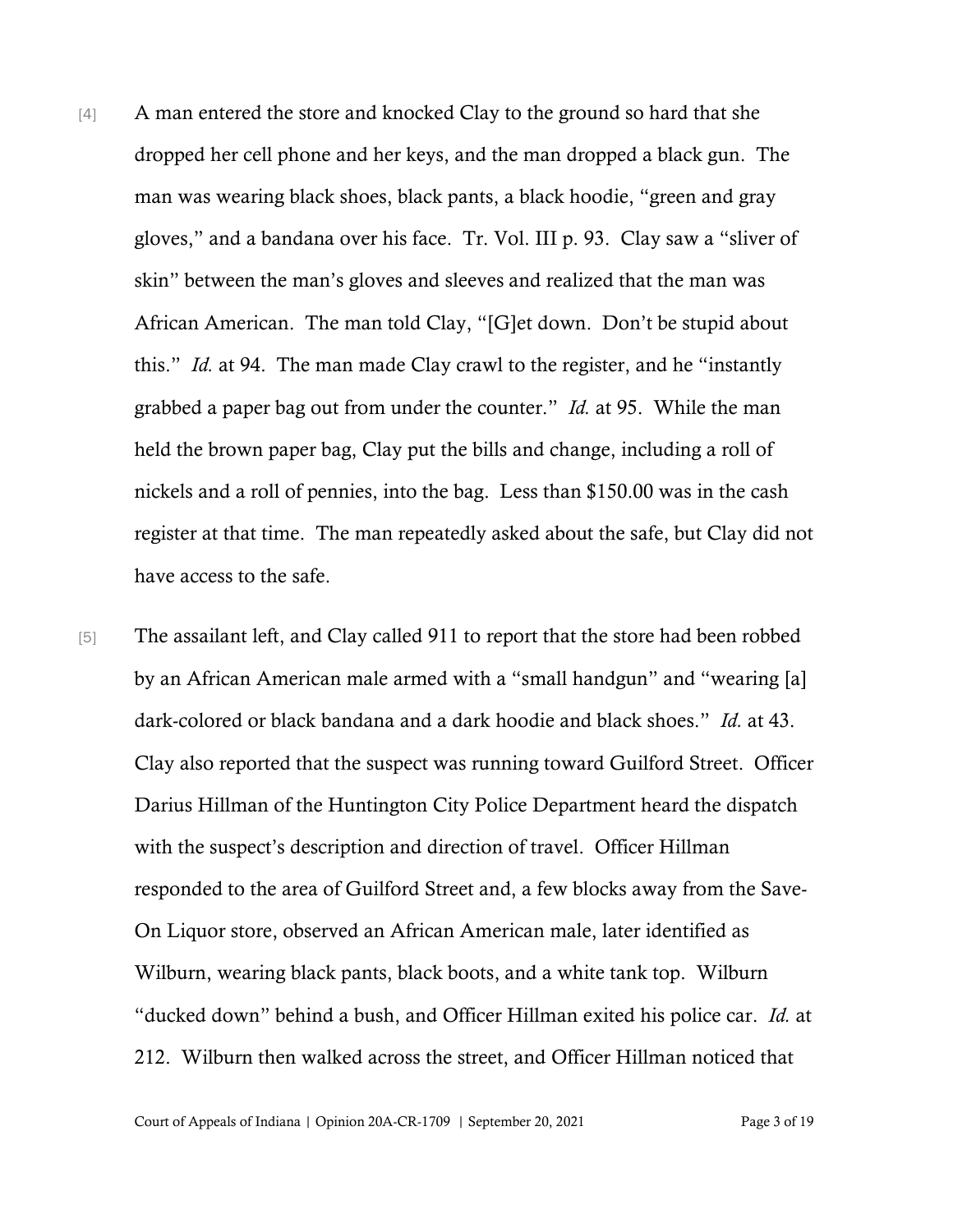Wilburn was "breathing very heavily." *Id.* at 215. Officer Hillman ordered Wilburn to stop and show his hands, but Wilburn began sprinting away. Eventually, Wilburn fell and was handcuffed by Officer Hillman.

- [6] Upon searching Wilburn, Officer Hillman found rolls of coins and a brown paper bag containing loose dollar bills in Wilburn's pants near his ankle. The markings on the bottom of the brown bags found at Save-On Liquor store matched the markings on the bottom of the brown paper bag found in Wilburn's pants. In a yard near the corner of Mulberry and Guilford Streets, officers located a black jacket with a hood; a baseball cap; a black, yellow, and white bandana; two gloves; and a replica handgun. DNA analysis of the jacket showed "very strong support for the proposition that Anthony T. Wilburn is a contributor to the DNA profile." Tr. Vol. IV p. 225.
- [7] Although Clay did not initially identify Wilburn as the perpetrator of the robbery, when Clay was interviewed by the police a few hours later that night, she informed officers that she thought Wilburn was the man that robbed the store. Wilburn was a friend of another Save-On Liquor employee, and Clay had seen Wilburn at Save-On Liquor "multiple times." Tr. Vol. III p. 87. Clay was "familiar with his voice." *Id.* at 89.
- [8] The State charged Wilburn with burglary, a Level 2 felony; robbery, a Level 3 felony; and resisting law enforcement, a Class A misdemeanor. The State also alleged that Wilburn was an habitual offender. A jury trial was held in July 2020. Wilburn filed a motion to exclude evidence regarding infrared

Court of Appeals of Indiana | Opinion 20A-CR-1709 | September 20, 2021 Page 4 of 19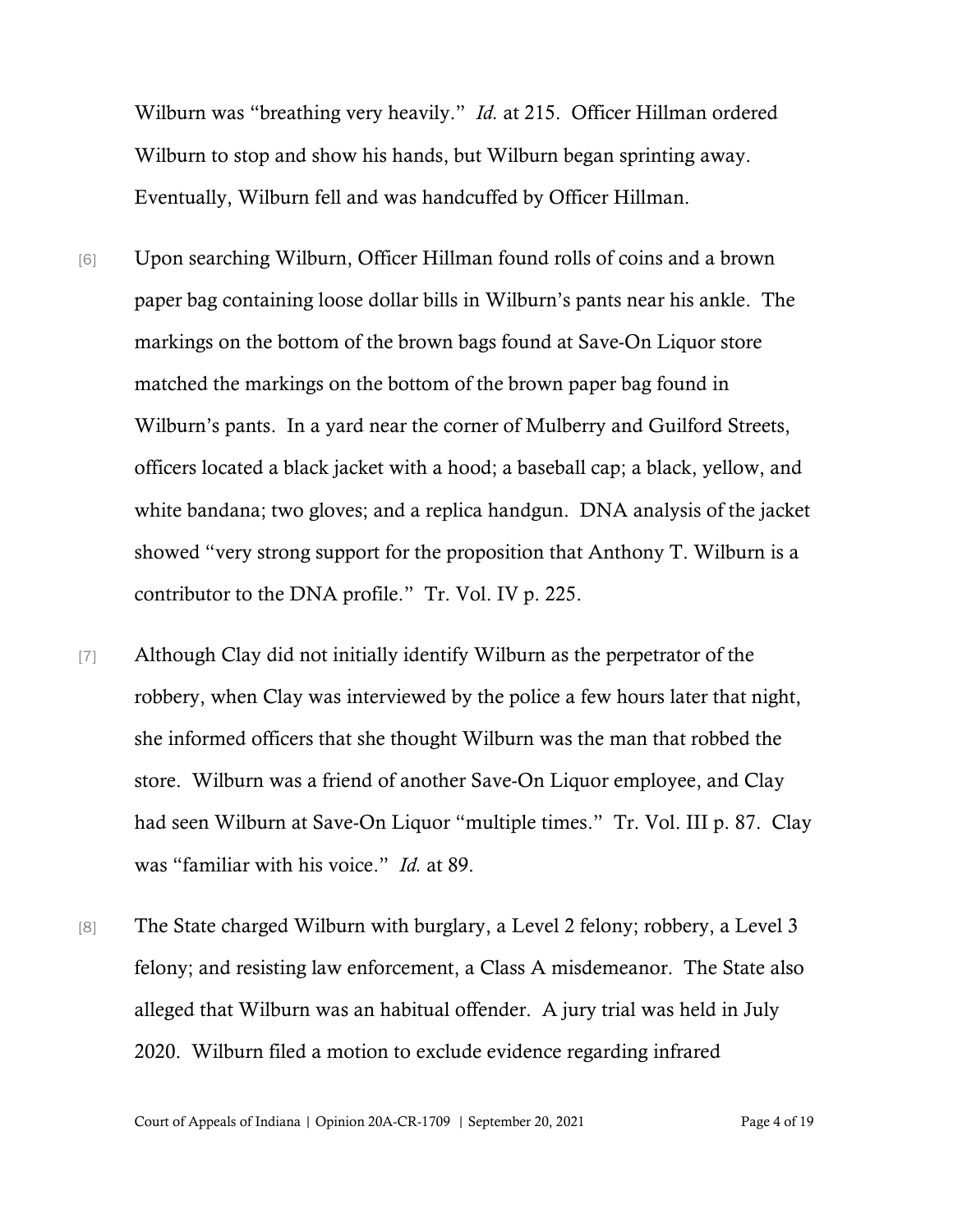photography comparison because Wilburn was not informed of Sergeant Timothy Dolby's expert testimony pursuant to Huntington County Local Rule 35-CR-3129. The State argued that Sergeant Dolby was a skilled witness, rather than an expert witness. The trial court denied Wilburn's motion.

- [9] Over Wilburn's objection, Sergeant Dolby of the Indiana State Police testified that he is a crime scene investigator with training in the use of a camera to perform infrared photography. Upon reviewing the video from Save-On Liquor store's outdoor infrared-assisted security camera, Sergeant Dolby noticed that the suspect was wearing a baseball cap under the hooded jacket and a black, yellow, and white bandana. From the surveillance video, Sergeant Dolby also noticed reflective stripes on the back of the suspect's pants near his ankles; a reflective marking on the left thigh of the pants; and his boots appeared to be "two-tone[d]" in the infrared lighting. $1$  Tr. Vol. IV p. 23.
- [10] Sergeant Dolby testified that he then took photographs of the bandana, boots, and pants using his infrared camera and compared the photographs to the surveillance video taken by the infrared-assisted security cameras. Sergeant Dolby testified that: (1) the bandana under the infrared camera was "similar" to the bandana worn in the infrared-assisted security camera footage; (2) the pants collected from Wilburn and the pants in the surveillance video were "similar";

<span id="page-4-0"></span> $<sup>1</sup>$ An infrared system "uses infrared light for dark areas or low-light situations where the ambient light is not</sup> sufficient." Tr. Vol. IV p. 16.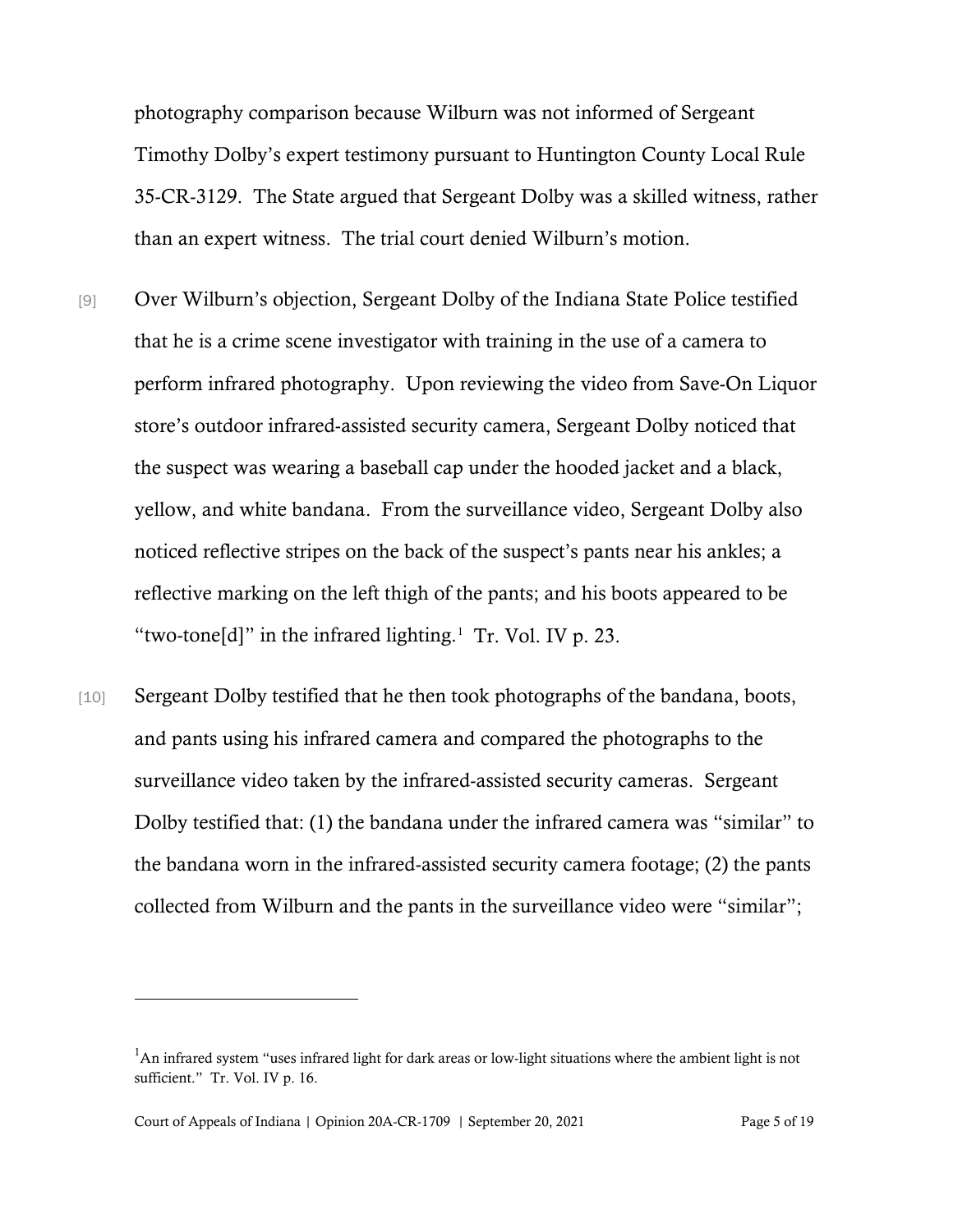and (3) the boots collected from Wilburn and the boots in the surveillance video were "similar[.]" *Id.* at 58, 62, 67.

[11] The jury found Wilburn guilty of burglary, a Level 2 felony; robbery, a Level 3 felony; and resisting law enforcement, a Class A misdemeanor. Wilburn entered an admission to the habitual offender enhancement. At sentencing, the trial court "merged" the robbery conviction with the burglary conviction and sentenced Wilburn as follows: (1) twenty-three years for the burglary conviction enhanced by ten years for the habitual offender enhancement; and (2) a consecutive sentence of one year for the resisting law enforcement conviction, for an aggregate sentence of thirty-four years in the Department of Correction.<sup>[2](#page-5-0)</sup>

### Analysis

# *I. Admission of Opinion Testimony*

[12] Wilburn first challenges the trial court's admission of Sergeant Dolby's testimony. We review challenges to the admission of evidence for an abuse of the trial court's discretion. *Fansler v. State*, 100 N.E.3d 250, 253 (Ind. 2018) (citing *Williams v. State*, 43 N.E.3d 578, 581 (Ind. 2015)). "In those instances, we will reverse only where the decision is clearly against the logic and effect of the facts and circumstances." *Id.* (citing *Joyner v. State*, 678 N.E.2d 386, 390 (Ind. 1997)).

<span id="page-5-0"></span><sup>&</sup>lt;sup>2</sup> Wilburn does not appeal his conviction for resisting law enforcement, a Class A misdemeanor.

Court of Appeals of Indiana | Opinion 20A-CR-1709 | September 20, 2021 Page 6 of 19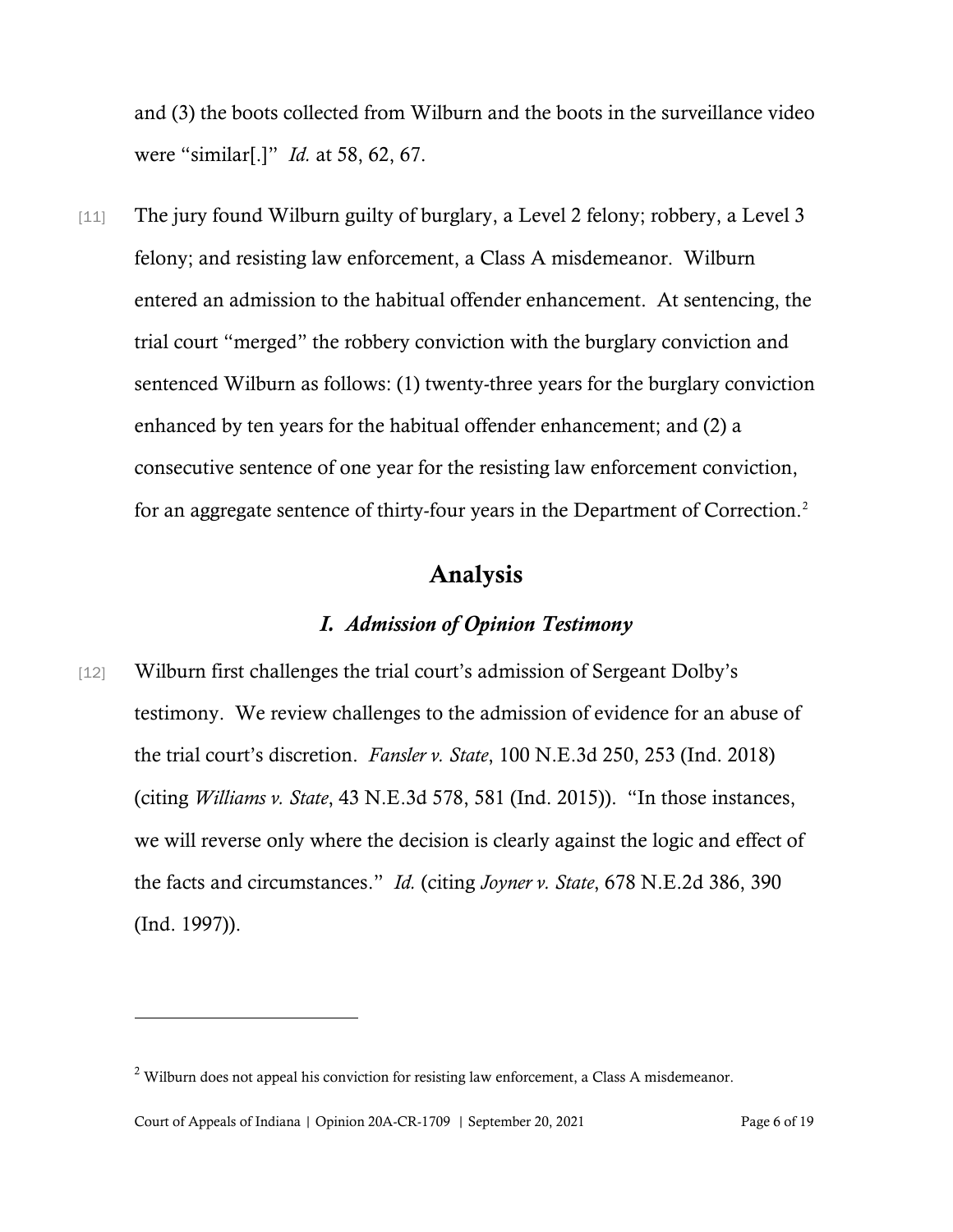- [13] Specifically, Wilburn challenges the admission of Sergeant Dolby's testimony. Wilburn contends that Sergeant Dolby was an expert witness and, pursuant to a local rule, Wilburn was entitled to fourteen days of notice prior to trial of an expert's opinions.<sup>[3](#page-6-0)</sup> Wilburn argues that Sergeant "Dolby was a defacto [sic] expert because he testified about complicated issues involving camera lighting, angles, filters, materials, fluorescence variations, wave-length variances, ambient and ultraviolet, infrared lighting comparatively as to wave-length as well as the distance from the camera." Appellant's Br. p. 14. The trial court found that Sergeant Dolby was a skilled witness, not an expert witness.
- [14] The Indiana Rules of Evidence contain two rules for opinion testimony—lay witness opinions under Rule 701 and expert witness opinions under Rule 702. Indiana Evidence Rule 701 governs the admission of opinion testimony by a lay witness and provides:

If a witness is not testifying as an expert, testimony in the form of an opinion is limited to one that is:

(a) rationally based on the witness's perception; and

<span id="page-6-0"></span><sup>&</sup>lt;sup>3</sup> Wilburn also seems to contend that Sergeant Dolby was unqualified to collect DNA samples and was an expert because he collected DNA samples and that the DNA analyst's conclusions were "tainted by fundamental error." Appellant's Br. p. 10. Wilburn made no claim to the trial court that Sergeant Dolby was an expert based on the DNA collection. Further, any argument on appeal regarding this issue is waived for failure to make a cogent argument. *See* Ind. Appellate Rule 46(A)(8).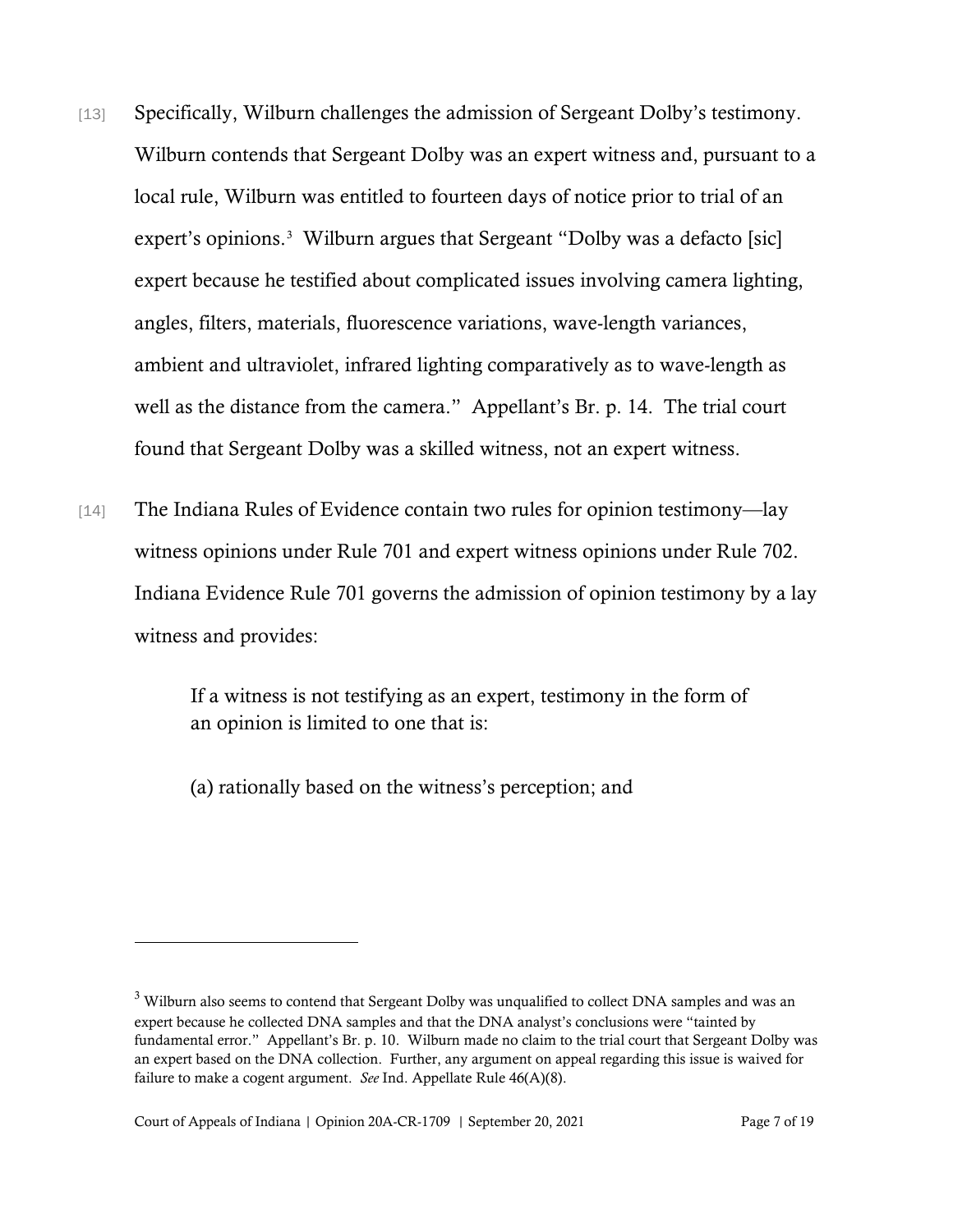(b) helpful to a clear understanding of the witness's testimony or to a determination of a fact in issue.

"The requirement that the opinion be 'rationally based' on perception simply means that the opinion must be one that a reasonable person could normally form from the perceived facts, which are facts received directly through any of the [witness's own] senses." *Satterfield v. State*, 33 N.E.3d 344, 352 (Ind. 2015) (cleaned up). "The witness's opinion is 'helpful' 'if the testimony gives substance to facts, which were difficult to articulate.'" *Id.* (quoting *McCutchan v. Blanck*, 846 N.E.2d 256, 262 (Ind. Ct. App. 2006)).

[15] Indiana Evidence Rule 702, on the other hand, governs the admission of expert witness opinion testimony and provides:

> (a) A witness who is qualified as an expert by knowledge, skill, experience, training, or education may testify in the form of an opinion or otherwise if the expert's scientific, technical, or other specialized knowledge will help the trier of fact to understand the evidence or to determine a fact in issue.

(b) Expert scientific testimony is admissible only if the court is satisfied that the expert testimony rests upon reliable scientific principles.

[16] Our Supreme Court has held that Rule 701 encompasses both ordinary lay witness opinions and skilled witness opinions. *Satterfield*, 33 N.E.3d at 352. "The difference between skilled witnesses and ordinary lay witnesses is their degree of knowledge concerning the subject of their testimony." *Id.* "Neither has the 'scientific, technical, or other specialized knowledge' of experts, Evid.

Court of Appeals of Indiana | Opinion 20A-CR-1709 | September 20, 2021 Page 8 of 19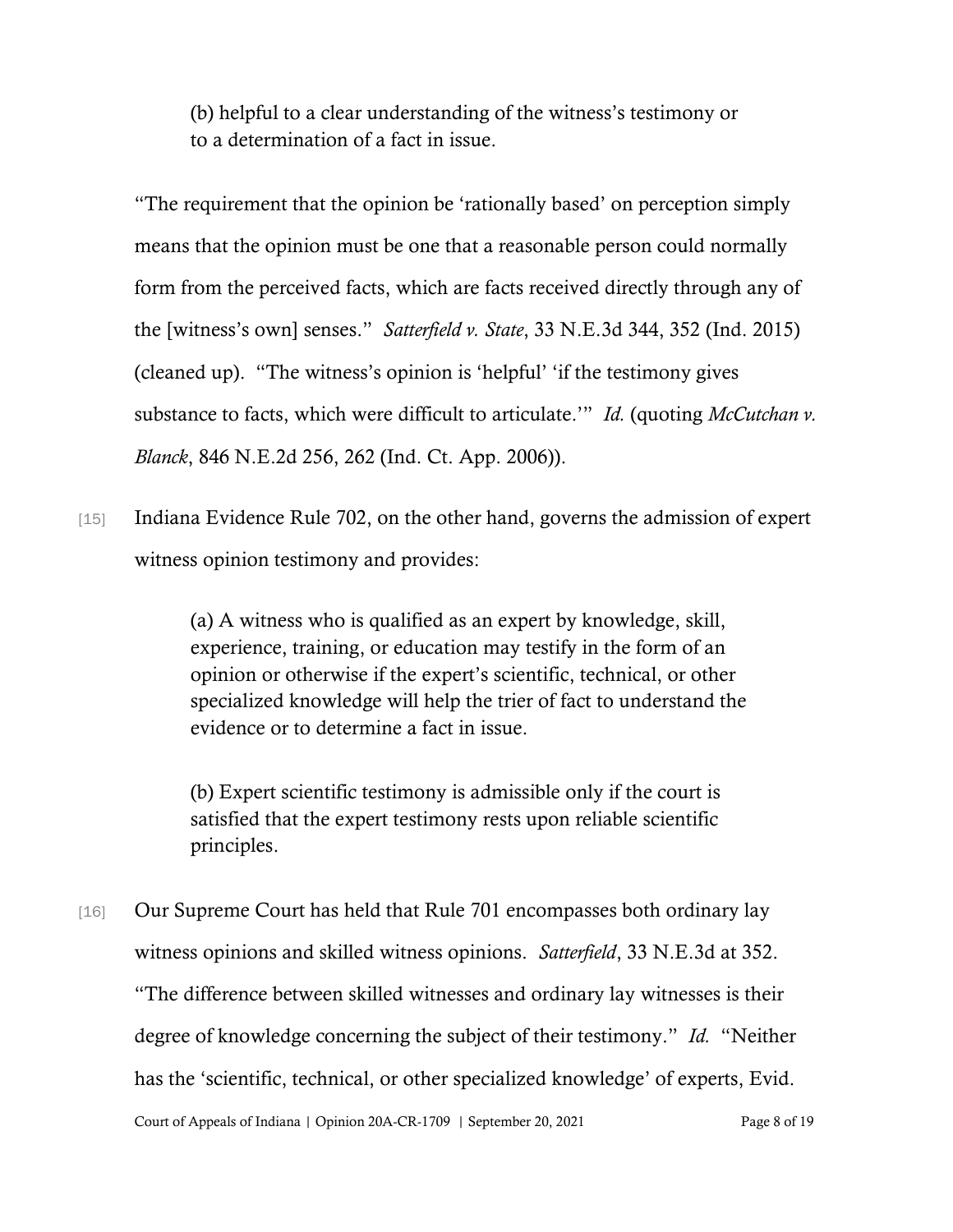R. 702(a), and both ordinary lay [witnesses] and skilled witnesses testify from their perceptions alone, not necessarily established scientific principles." *Id.* "Skilled witnesses, though, possess knowledge beyond that of the average juror." *Id.* "This additional knowledge allows a skilled witness to perceive more information from the same set of facts and circumstances than an unskilled witness would." *Id.* "All opinion testimony is helpful, 'giv[ing] substance to facts, which [are] difficult to articulate.'" *Id.* (quoting *McCutchan*, 846 N.E.2d at 262). Skilled witness testimony, however, is "helpful because it involves conclusions that escape the average observer." *Id.* We have noted that "[s]killed witness testimony generally needs only rise to a relatively low bar in order to be admissible . . . ." *Hawkins v. State*, 884 N.E.2d 939, 945 (Ind. Ct. App. 2008), *trans. denied*.

[17] Sergeant Dolby testified that he is a crime scene investigator, and he took an eight-hour course on infrared photography. Sergeant Dolby testified that, during the training:

> We were issued a modified camera— Nikon camera— [ ] that accepts or uses a bypass— or has it's [sic] bypass filter removed [ ] to allow additional spectrums of light to hit the sensor and we were used— or we were trained on how to operate that camera, take photographs of all kinds of different mediums [sic], [ ] surfaces, [ ] fabrics, US currency just to see how the different spectrums [sic] of light can reflect and fluoresce off different types of surfaces.

Tr. Vol. IV p. 5.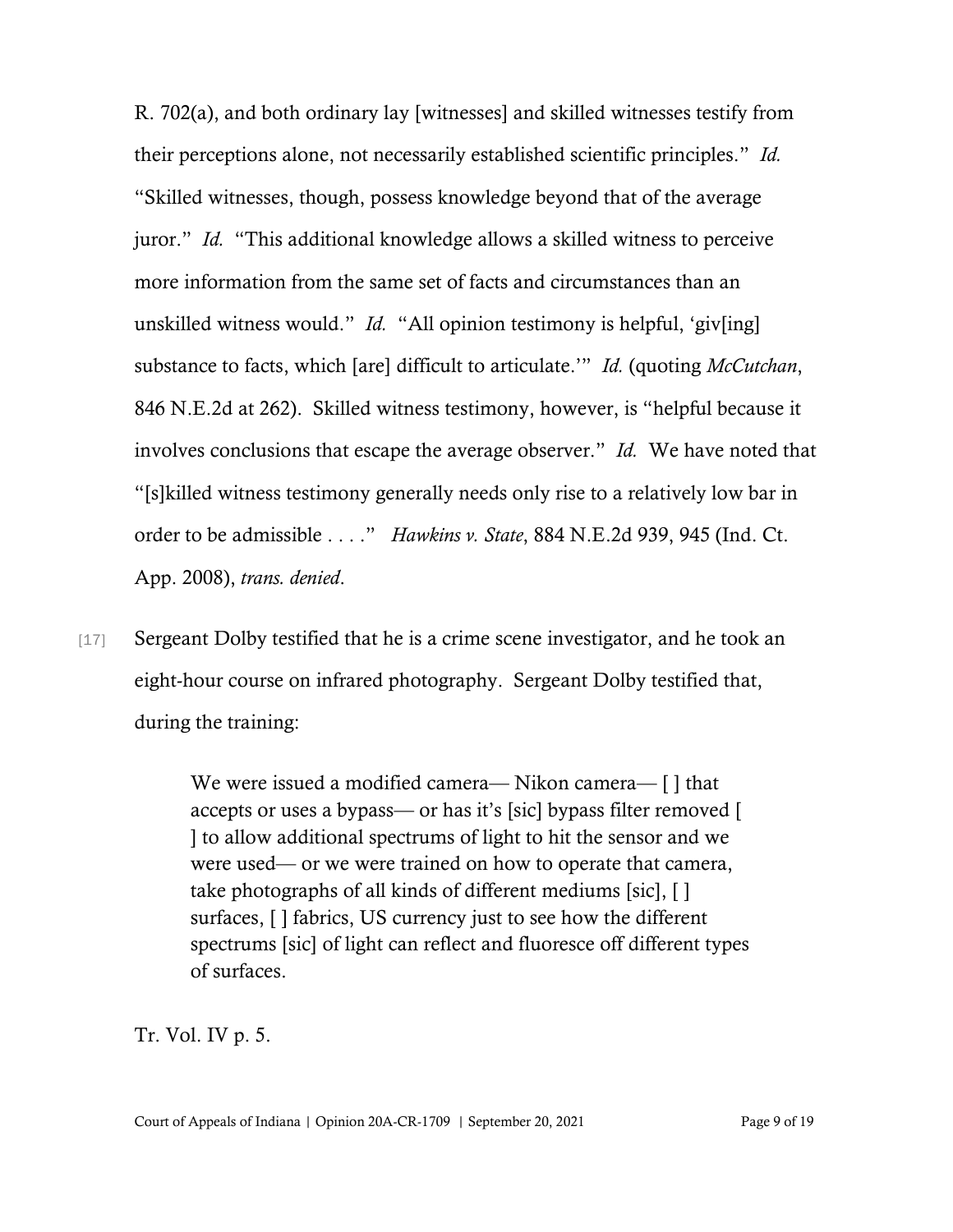- [18] The heart of Sergeant Dolby's testimony involved a comparison of: (1) still photographs taken from the store's infrared-assisted surveillance cameras with (2) infrared photographs taken by Sergeant Dolby of items of clothing taken from Wilburn and found between the store and Wilburn's location at the time of his arrest. For example, the boots recovered from Wilburn's person at the time of his arrest appeared to be black to the naked eye. *See* Figure 1. Under infrared photography, the boots appear to be black and white. *See* Figure 2. The boots worn by the suspect, as shown in the infrared-assisted surveillance cameras appeared to be black and white. *See* Figure 3.
	-
- *[19] Figure 1*

#### *[20] Figure 2*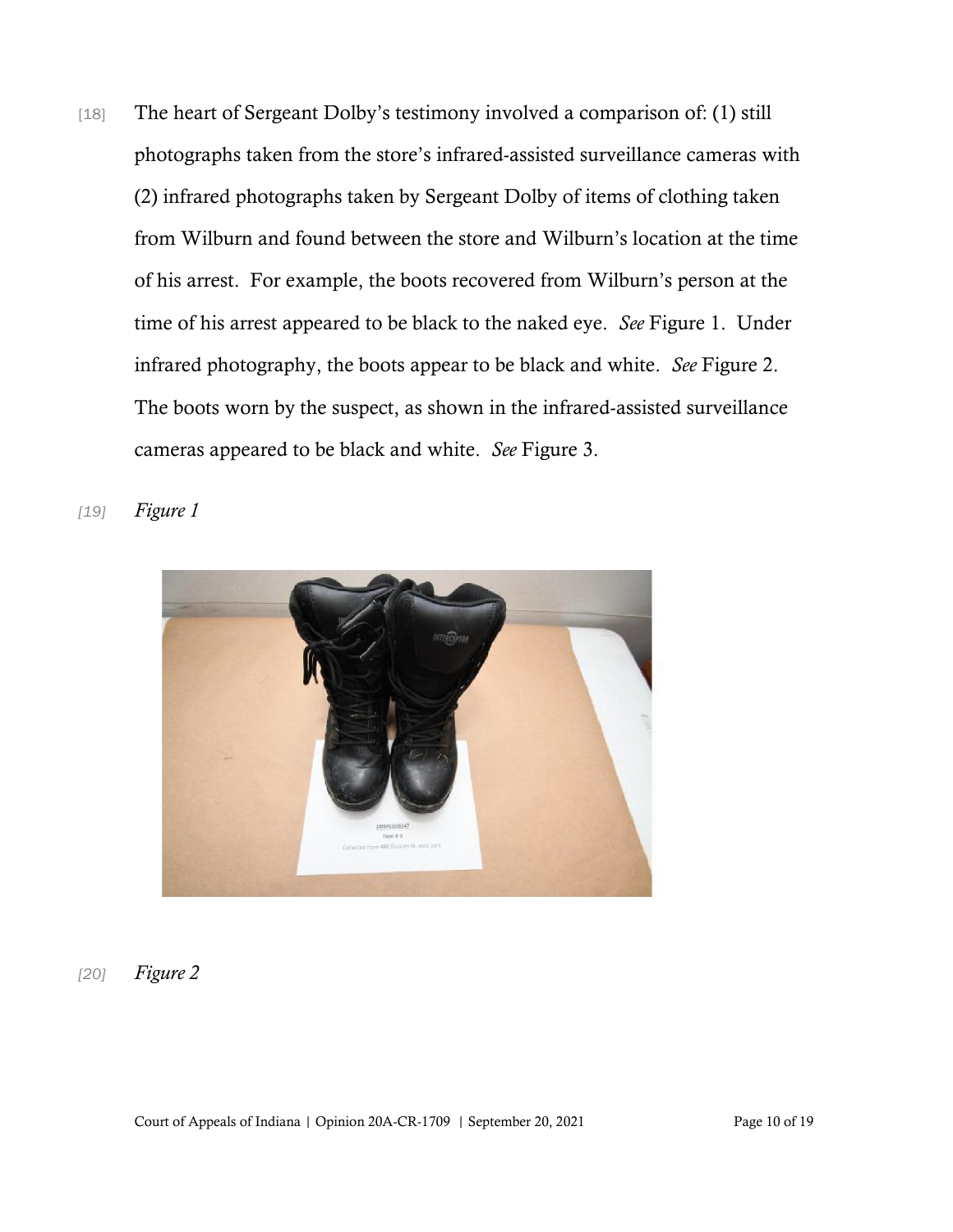

*[21] Figure 3*



Court of Appeals of Indiana | Opinion 20A-CR-1709 | September 20, 2021 Page 11 of 19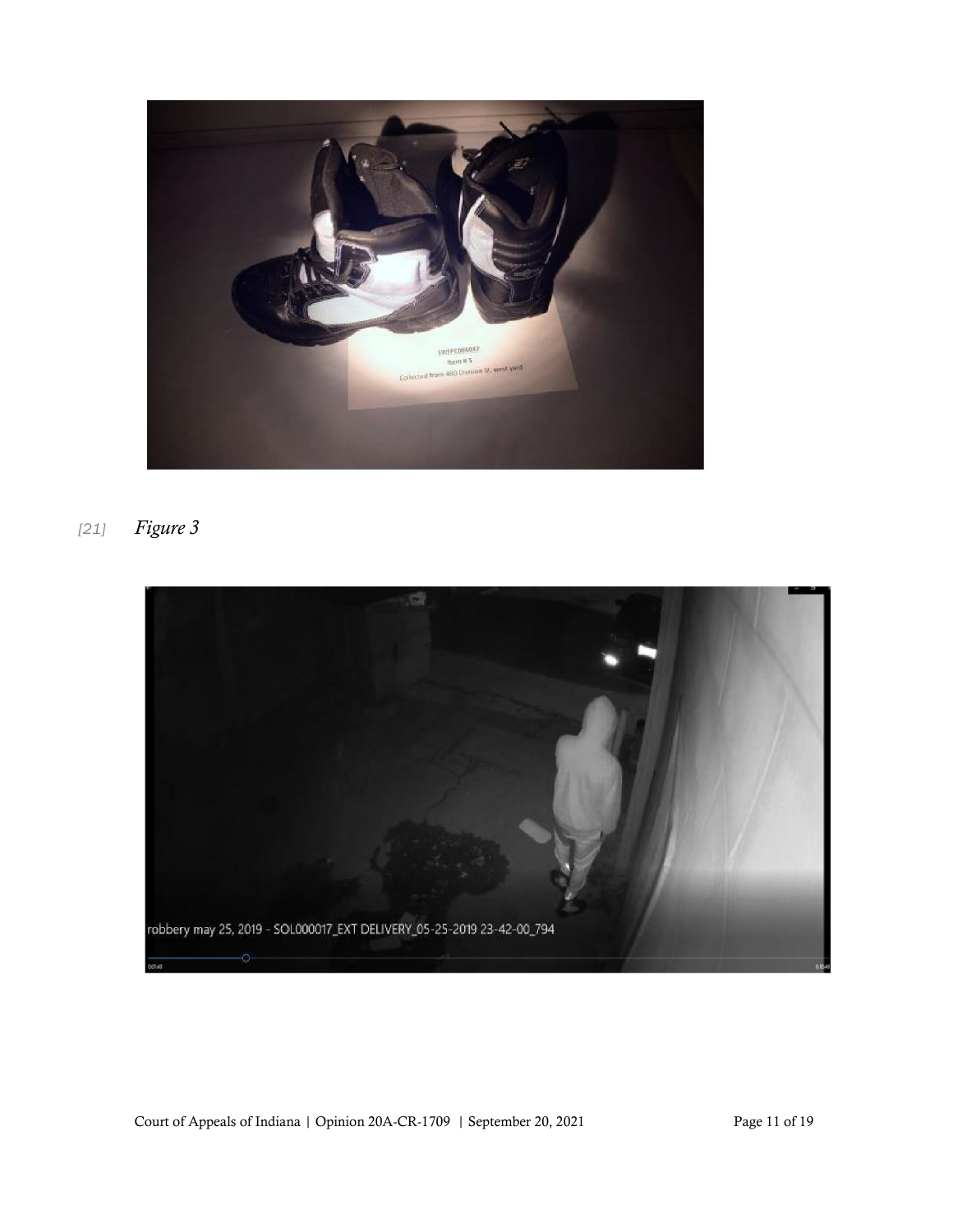- [22] Sergeant Dolby did not testify that the pants, boots, and bandana seen in the video were the *same* pants, boots, and bandana recovered by the police. Rather, Sergeant Dolby testified that the pants, boots, and bandana shown in the surveillance video were *similar* to the pants, boots, and bandana recovered by the police.
- [23] As a result of specialized training in infrared photography, Sergeant Dolby possessed knowledge beyond that of the average juror regarding infraredassisted surveillance cameras and infrared photography. His opinion testimony was helpful to the determination of a fact in issue. Without this testimony, the jury would not likely have been able to understand the significance of the infrared-assisted surveillance video and the photographs taken of the pants, boots, and bandana.
- [24] Sergeant Dolby's testimony, however, did not rise to the level of expert testimony. *See, e.g., Hawkins*, 884 N.E.2d at 945 (holding that a crime scene investigator's testimony was admissible as skilled witness testimony where, "[w]ithout this testimony, the jury would not likely be able to understand the significance of the missing upholstery or understand how the various pieces of physical evidence related to one another and to the larger investigation"). Sergeant Dolby merely testified regarding the differences in how items appear under ambient lighting and infrared lighting, which the jurors could observe for themselves in the photographs and surveillance videos. He did not testify regarding scientific principles or methodology. *Cf. Kubsch v. State,* 784 N.E.2d 905, 921 (Ind. 2003) (holding that an officer's testimony that murder victim's

Court of Appeals of Indiana | Opinion 20A-CR-1709 | September 20, 2021 Page 12 of 19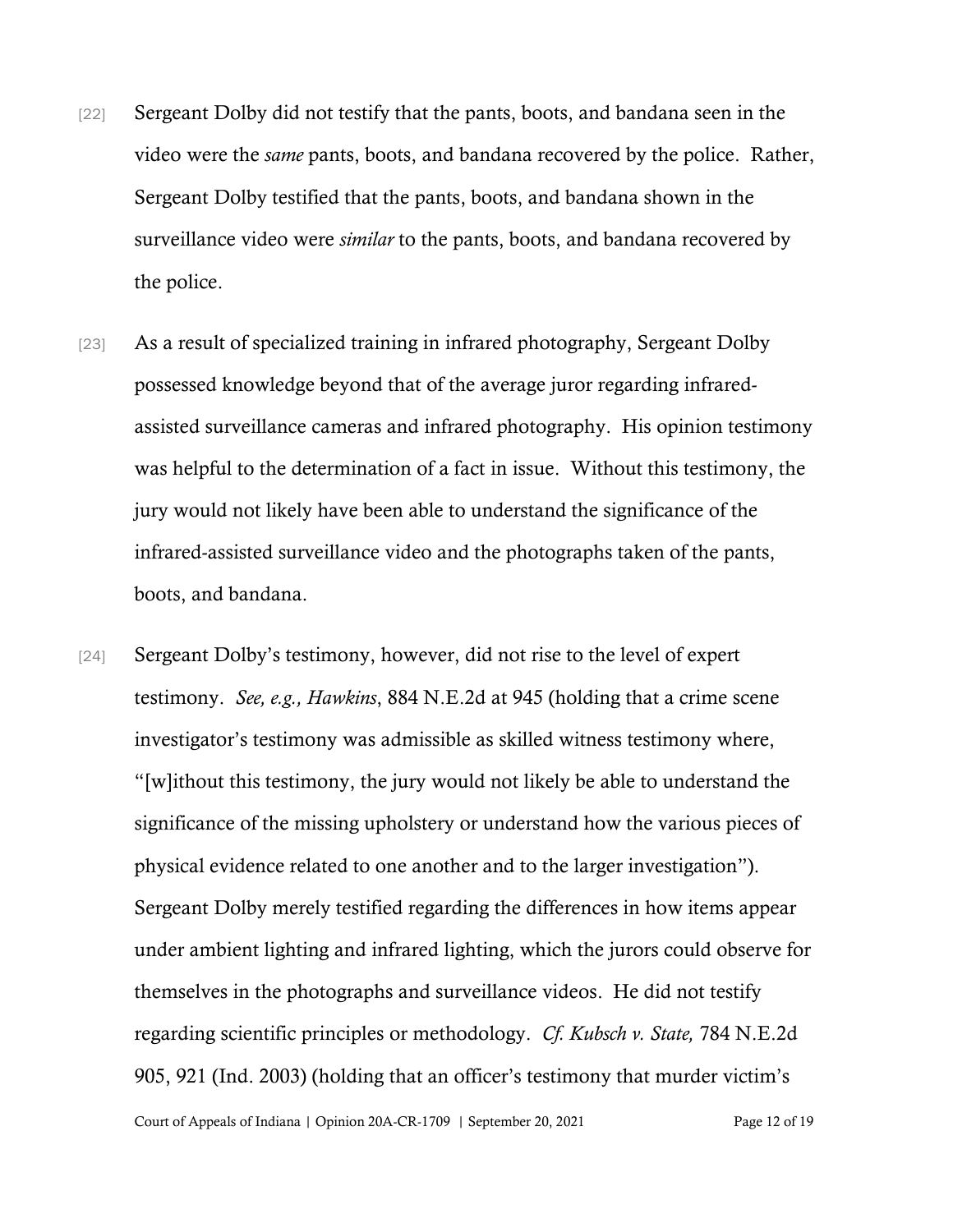faces are covered more often where the killer knows the victim was not supported by "reliable scientific methodology"); *Hape v. State*, 903 N.E.2d 977, 993 (Ind. Ct. App. 2009) (holding that it was improper to allow a police officer to testify as to the effect of a chemical substance upon a person's body because such information is "scientific in nature" and requires expert testimony), *trans. denied*.

[25] Sergeant Dolby's testimony was rationally based on his perceptions of the two types of photographs and was helpful to a determination of a fact in issue. *See* Ind. Evidence Rule 701. Accordingly, the trial court did not abuse its discretion by finding that Sergeant Dolby was a skilled witness and not an expert witness.

### *II. Sufficiency of the Evidence*

[26] Next, Wilburn challenges the sufficiency of the evidence to sustain his conviction. Sufficiency of the evidence claims "warrant a deferential standard, in which we neither reweigh the evidence nor judge witness credibility." *Powell v. State*, 151 N.E.3d 256, 262 (Ind. 2020). We consider only the evidence supporting the judgment and any reasonable inferences drawn from that evidence. *Id.* We will affirm a conviction if there is substantial evidence of probative value that would lead a reasonable trier of fact to conclude that the defendant was guilty beyond a reasonable doubt. *Id.*

## *A. Burglary*

[27] Wilburn first challenges his conviction for burglary. The offense of burglary is governed by Indiana Code Section 35-43-2-1, which provides: "A person who

Court of Appeals of Indiana | Opinion 20A-CR-1709 | September 20, 2021 Page 13 of 19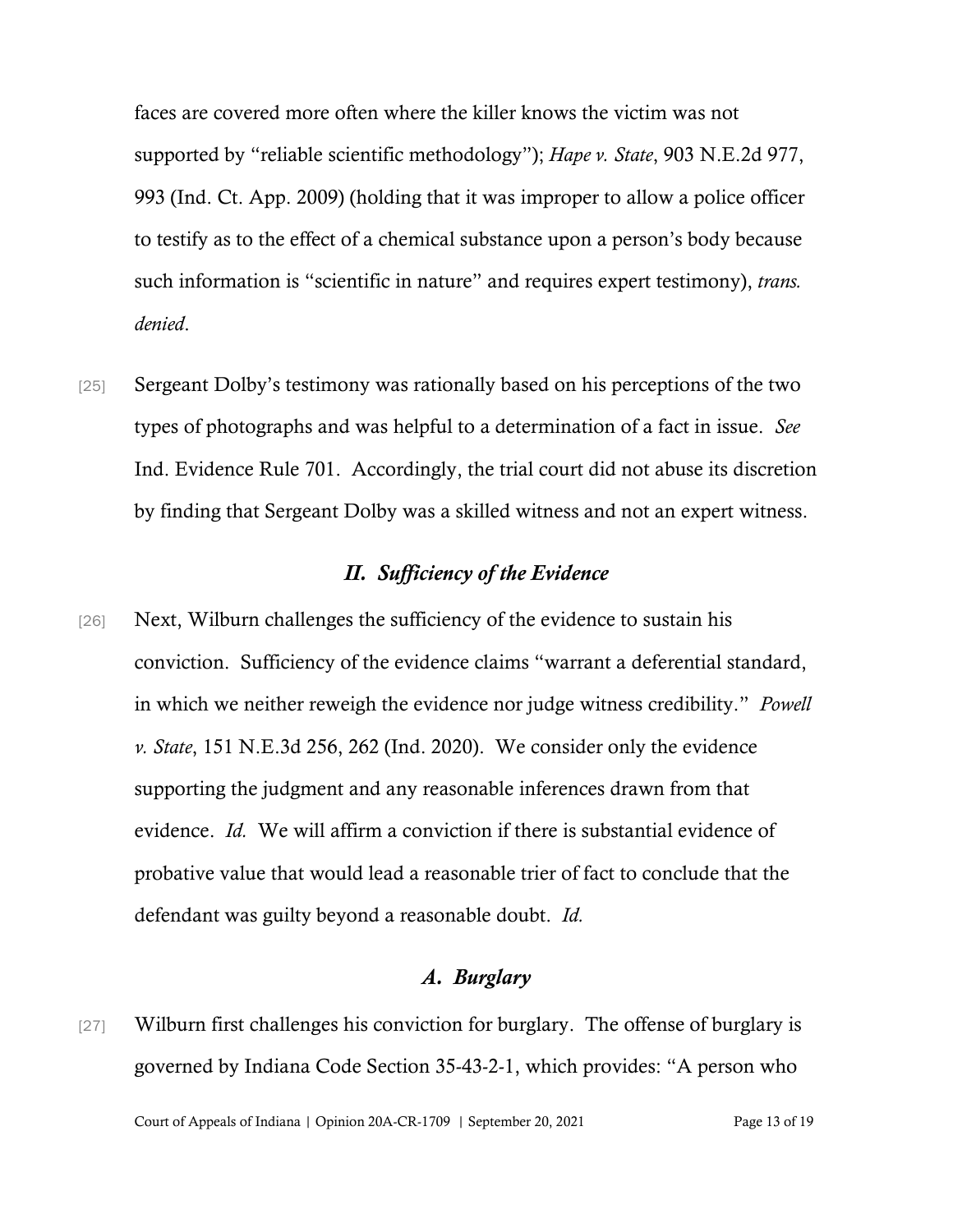breaks and enters the building or structure of another person, with intent to commit a felony or theft in it, commits burglary[.]" The offense is a Level 2 felony if it is "committed while armed with a deadly weapon." Ind. Code § 35- 43-2-1(3)(A). According to Wilburn, there was no breaking here because he entered a retail establishment during business hours through a public, unlocked door.

- [28] Our Supreme Court has held that "a 'breaking' is proved by showing that even the slightest force was used to gain unauthorized entry." *State v. Hancock*, 65 N.E.3d 585, 591 (Ind. 2016). "For example, opening an unlocked door or pushing a door that is slightly ajar constitutes a breaking" if the entry was unauthorized. *Davis v. State*, 770 N.E.2d 319, 322 (Ind. 2002); *see also Anderson v. State*, 37 N.E.3d 972, 974-75 (Ind. Ct. App. 2015) (finding sufficient evidence of a "breaking" where defendant "rushed" past a victim to gain entry into her home after she voluntarily opened the door for a different person), *trans. denied*.
- Court of Appeals of Indiana | Opinion 20A-CR-1709 | September 20, 2021 Page 14 of 19 [29] Indiana courts have not had occasion to determine whether entering a business establishment during its hours of operation through an unlocked public entrance can constitute a "breaking" in the context of burglary. It is wellestablished, however, that "[w]alking through an open door does not constitute a 'breaking' as such element is known in the crime of burglary[.]" *Hooker v. State*, 120 N.E.3d 639, 646 (Ind. Ct. App. 2019) (citing *Cockerham v. State*, 246 Ind. 303, 307, 204 N.E.2d 654, 657 (1965)), *trans. denied*. Further, our Supreme Court has held: "In jurisdictions, such as Indiana, which retain the common law definition of burglary by requiring a breaking, there can be no breaking and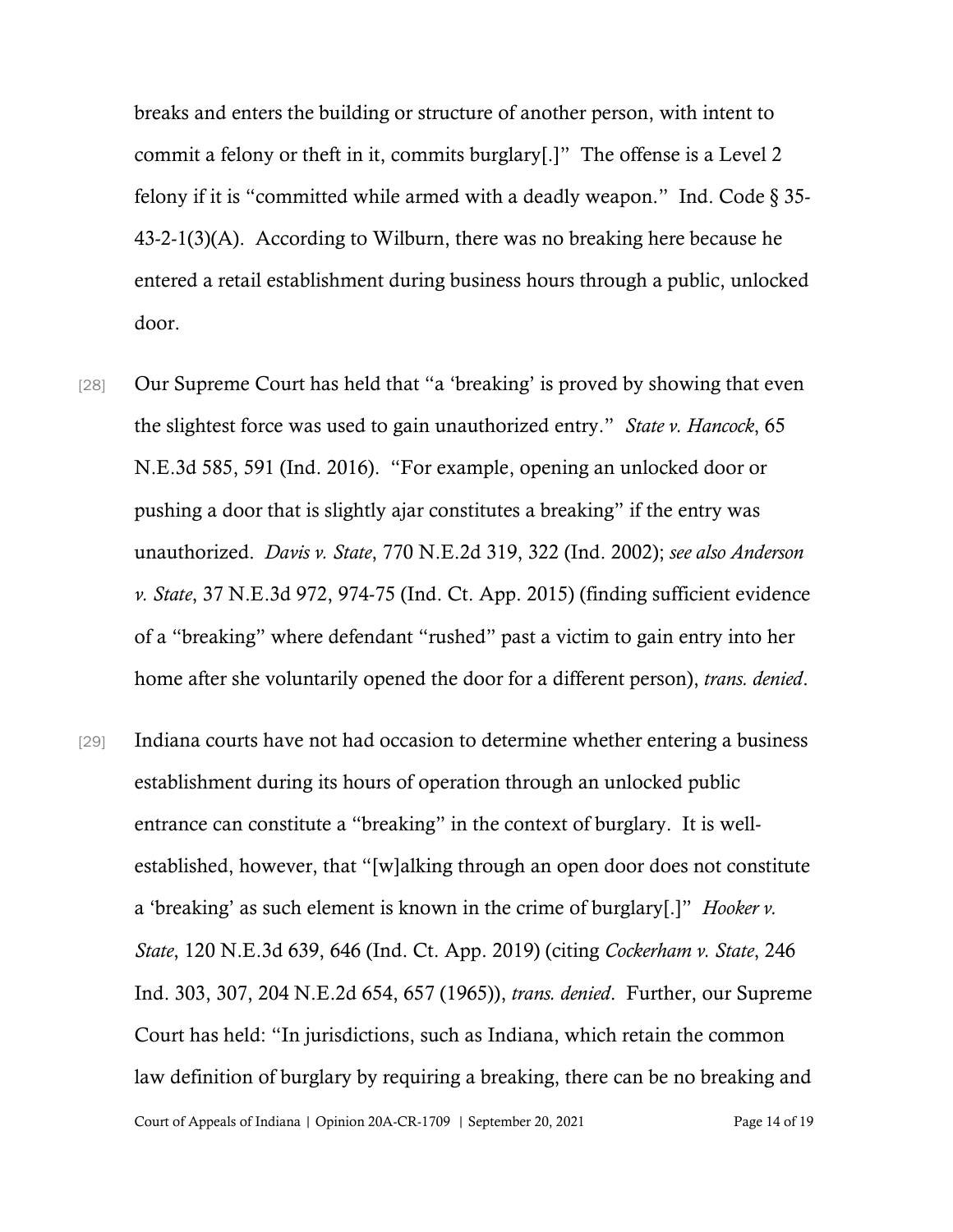therefore no burglary where the owner or other authorized person consents to entry, since a consensual entry is not an unlawful or illegal entry." *Smith v. State*, 477 N.E.2d 857, 862 (Ind. 1985).

- [30] It is clear that a business owner invites members of the public into the establishment during operating hours and, thus, consents to the entry into the establishment through public, unlocked doors. The State, however, argues that "there is no consent to enter a business when a person's actions go beyond these legitimate commercial purposes." Appellee's Br. p. 18; *see also* Judy E. Zelin, *Maintainability of Burglary Charge, Where Entry Into Building is Made with Consent*, 58 A.L.R.4th 335 ("[S]ome courts have held or recognized that authority to enter a public place extends only to those who enter with a purpose consistent with the reason the building is open, and that therefore an entry with criminal intent is not within the limited authority to enter granted to the public."). Thus, under the State's argument, whether a person has consent to enter is dependent upon the person's intent. A burglary offense would be complete when a person entered a public business during business hours with the intent to commit a felony even if the person changed his or her mind and merely shopped in the store.
- [31] A plain reading of the statutory language refutes the State's argument. Our primary goal in statutory interpretation is to determine and give effect to the intent of the legislature. *D.A. v. State*, 58 N.E.3d 169, 171 (Ind. 2016). The best evidence of legislative intent is the statute's language, so we begin our analysis with those words. *Id.* "When a statute's language allows only one meaning,

Court of Appeals of Indiana | Opinion 20A-CR-1709 | September 20, 2021 Page 15 of 19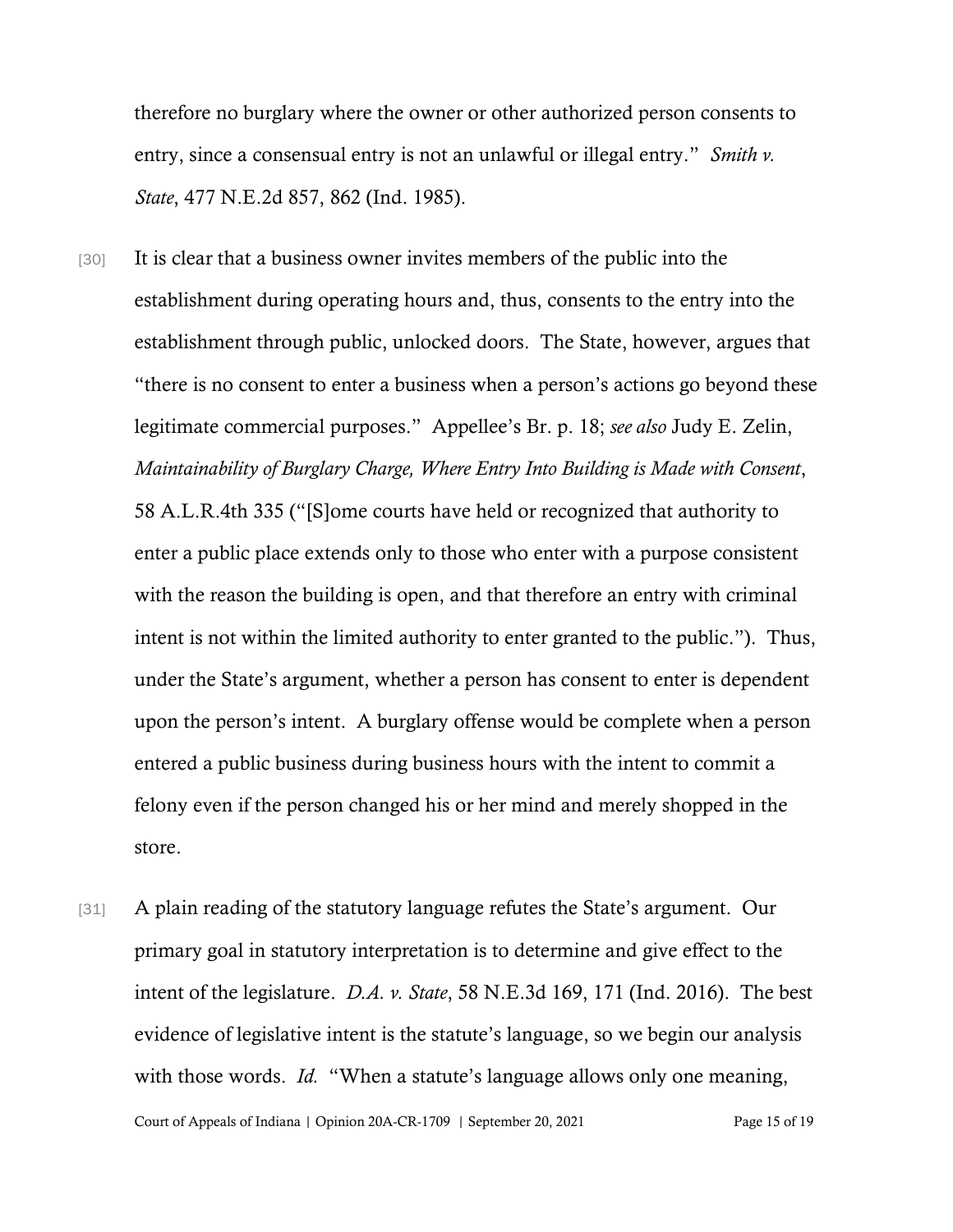we accept what it says without enlarging or restricting its plain and obvious meaning." *Id.* at 171-72. The burglary statute requires that the defendant "breaks and enters the building or structure of another person, with intent to commit a felony or theft in it." I.C. § 35-43-2-1. Accordingly, the statute requires *both* a breaking and entering *and* the intent to commit a felony or theft. Under the State's argument, the breaking element would be ignored.<sup>[4](#page-15-0)</sup>

[32] Here, Save-On Liquor was still open for business, and Wilburn entered through the unlocked front door. We conclude that the evidence is insufficient to sustain Wilburn's conviction for burglary of a business open to the public during business hours because there is a lack of evidence as to breaking. *See, e.g., State v. Ferguson*, 229 S.W.3d 312, 316 (Tenn. Crim. App. 2007) (reversing burglary convictions where the court concluded that "it was apparent to a person who approached the laundromat during the hours it was open for business that the person had the owner's consent to enter. The Defendant entered the facility during these hours, and thus the owners gave effective consent in fact for the entry."); *State v. Hall*, 14 P.3d 404 (Kan. 2000) (affirming the court of appeals' reversal of the defendant's burglary convictions where he entered the stockroom of a public store and stole items). Accordingly, we reverse Wilburn's conviction for burglary. We remand for the trial court to

<span id="page-15-0"></span><sup>4</sup> We acknowledge our Supreme Court's statement in *Bailey v. State*, 473 N.E.2d 609, 611 (Ind. 1985), that "regardless of authorization, if entry is established and is coupled with independent evidence of felonious intent, a burglary is proved." The Supreme Court, however, was not confronted with the same factual situation. Rather, in *Bailey*, the defendant entered the victims' house at night through a door with a broken window. The victim testified that she did not give permission for the defendant to enter her house.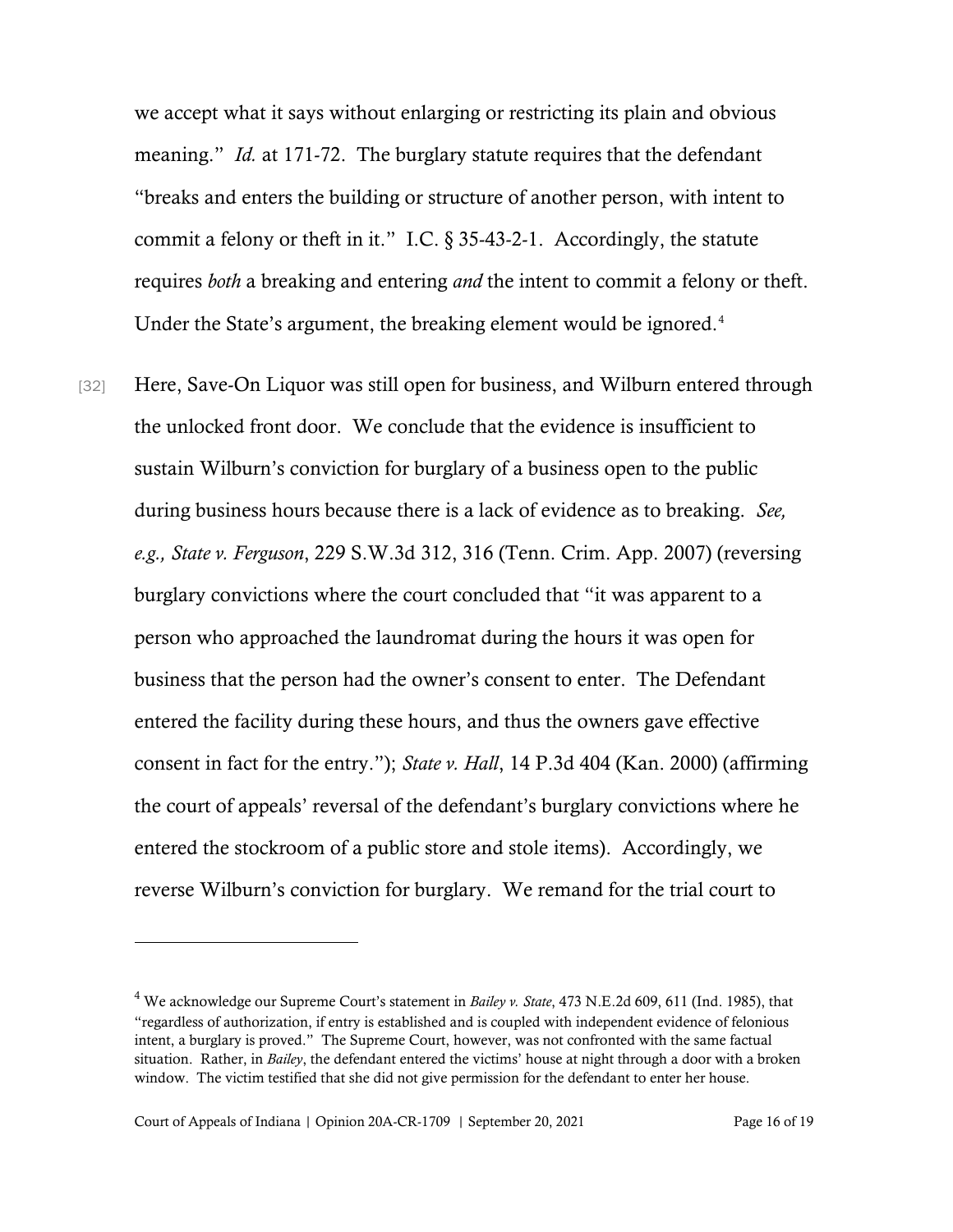enter judgment of conviction on Wilburn's robbery guilty verdict and resentence Wilburn on the robbery conviction.

### *B. Identification*

- [33] Wilburn also challenges the sufficiency of the evidence identifying him as the perpetrator. Wilburn contends Clay's identification of Wilburn as the perpetrator of the robbery was "incredibly dubious" because she did not immediately identify him and Clay could have heard the dispatches regarding Wilburn on the police radios.
- [34] Application of the incredibly dubiosity doctrine requires that there be: "1) a sole testifying witness; 2) testimony that is inherently contradictory, equivocal, or the result of coercion; and 3) a complete absence of circumstantial evidence." *Moore v. State*, 27 N.E.3d 749, 756 (Ind. 2015). "[W]hile incredible dubiosity provides a standard that is 'not impossible' to meet, it is a 'difficult standard to meet, [and] one that requires great ambiguity and inconsistency in the evidence.'" *Id.* (quoting *Edwards v. State*, 753 N.E.2d 618, 622 (Ind. 2001)). "'The testimony must be so convoluted and/or contrary to human experience that no reasonable person could believe it.'" *Id.* (quoting *Edward*s, 753 N.E.2d at 622).
- [35] When Clay was first interviewed by the officers, she was unable to identify the perpetrator of the robbery. A few hours later, after she had time to calm down and reflect, she told officers that she thought Wilburn was the man that robbed the store. Wilburn was a friend of another employee at Save-On Liquor, and

Court of Appeals of Indiana | Opinion 20A-CR-1709 | September 20, 2021 Page 17 of 19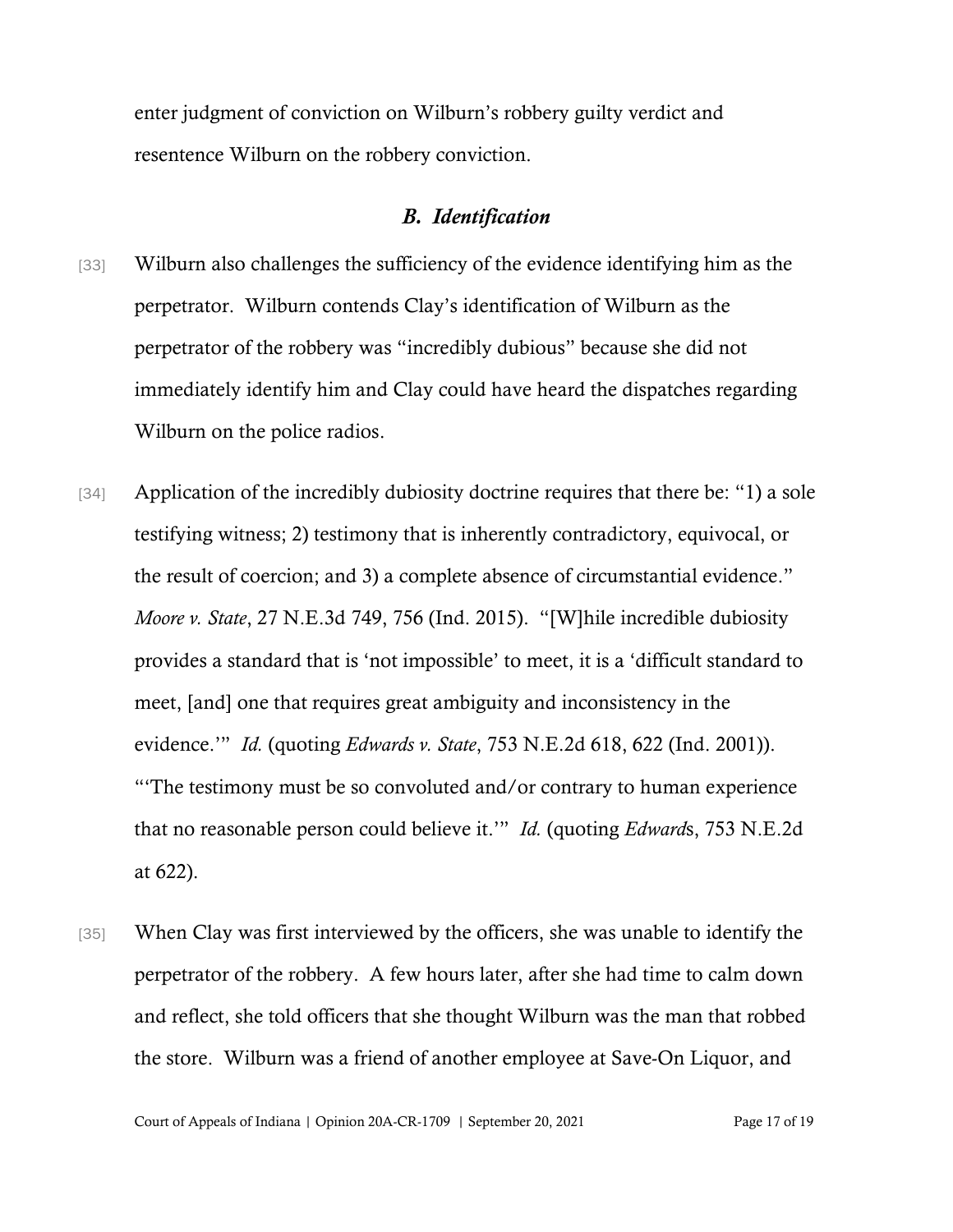Clay had seen Wilburn at Save-On Liquor "multiple times." Tr. Vol. III p. 87. Additionally, Clay was "familiar with his voice." *Id.* at 89. Clay testified that, between the time of the incident and her interview with police where she identified Wilburn, she did not hear from the officers or on the police radio that Wilburn was a suspect. Further, multiple officers testified that they used ear pieces to hear dispatches and that Clay would have been unable to hear that Wilburn had been apprehended. Clay's testimony was not "inherently contradictory, equivocal, or the result of coercion." *Moore,* 27 N.E.3d at 756.

- [36] Moreover, substantial circumstantial evidence pointed to Wilburn as the perpetrator of the robbery. The perpetrator wore a hooded black jacket, and Wilburn's DNA was found on a discarded hooded black jacket found nearby. Wilburn was found only a few blocks away from the liquor store with rolled coins, cash, and a brown paper bag in his pants leg. Markings on the brown paper bag matched markings found on the store's brown paper bags. Infrared photography showed that Wilburn's pants and boots were similar to the pants and boots worn by the perpetrator.
- [37] Wilburn's argument is merely a request that we reweigh the evidence and judge the credibility of the witnesses, which we cannot do. *See Powell*, 151 N.E.3d at 262. The evidence was sufficient to sustain the identification of Wilburn as the perpetrator of the robbery.